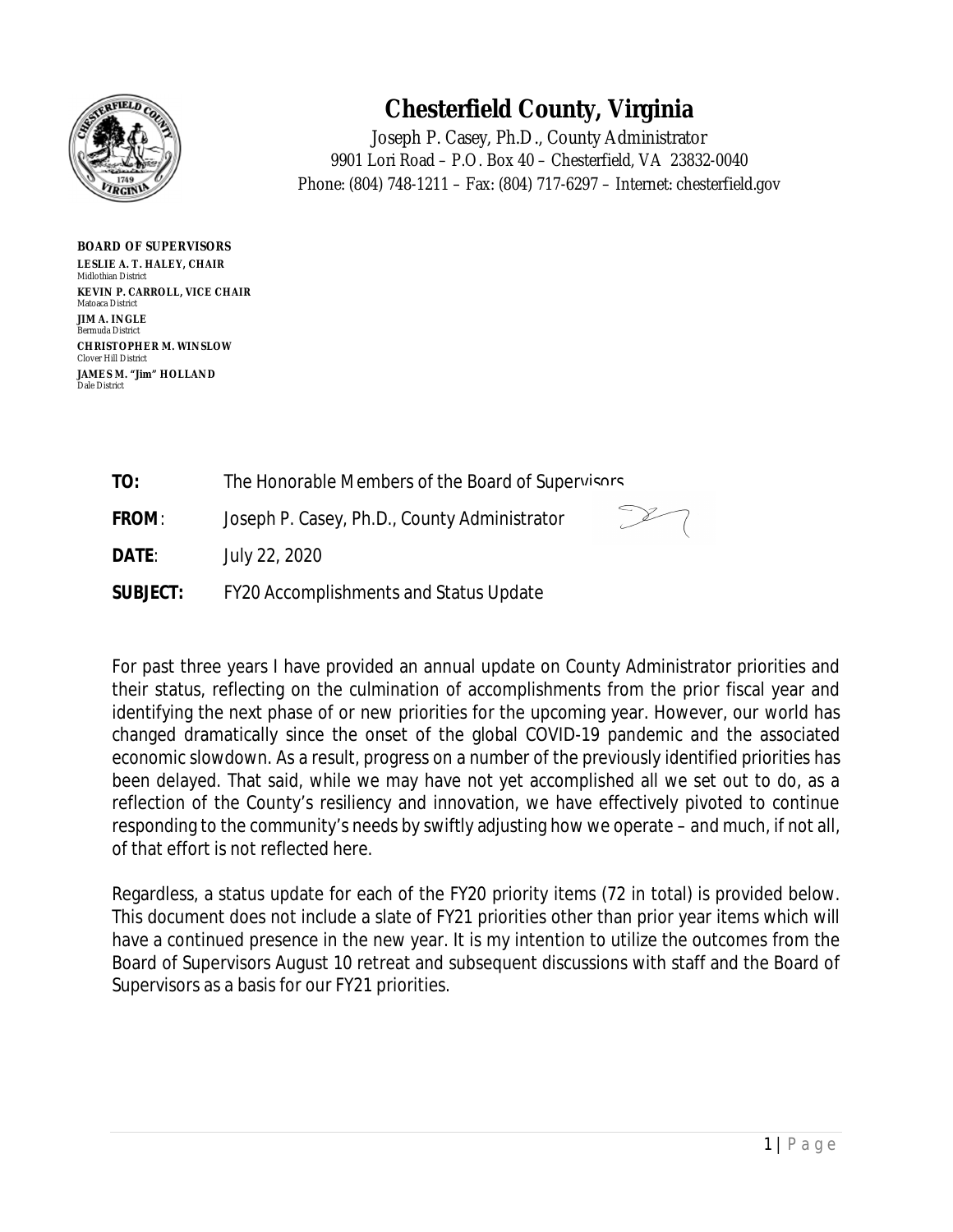#### **EVERYDAY EXCELLENCE**

- 1. **Job Description "Why" Factor:** Every County employee will have an updated job description to best illustrate "why" they perform their job to create an innovative customer-centric culture that empowers employees
	- a. Each of the County's 3,600 job descriptions have a "why" component that has been widely accepted in helping employees feel empowered to better perform their public servant job. As an example, our largest employee position is police officer with the why statement as follows: "*My job exists to provide for the safety and security of our community by providing first responder services that preserve human life, protect the vulnerable, prevent crime, and ultimately make Chesterfield County a safer place to live, sleep, work and go to school*."
- 2. **Bond Referendum Planning:** Finalize debt and operating capacity models for needed capital projects worthy of a successful 2020 bond referendum that will include strategies for citizen engagement, while ensuring no adverse impact on the County's existing tax rate structure
	- a. Deferred to November 2021 as a result of pandemic and related economic crisis. However, with existing debt capacity, historically low interest rates, refunding opportunities and critical timely capital projects in-progress (e.g., Rt 360 area elementary school and school capital maintenance projects), specifically targeted and limited debt issuances have and will continue to occur.
- 3. **Procurement Enhancements:** Issue first annual report on local buying and SWAM initiatives and further position local vendors for the goods and services that can be procured locally first and regionally second, while working with all vendors for final system phase to include e-bid-signatures to streamline vendor experience
	- a. In December 2019, the first annual report on local buying and SWAM initiatives was issued. Further briefings have been held with various business organizations to help position them to provide goods and services to the County. In addition, our local vendor lists were made more accessible so that local businesses can also find other local businesses for goods and services and were used to solicit participation in the Back in Business grant program. Finally, Phase II of the eprocurement system is scheduled to be implemented prior by December 2020, while the Docu-sign module implementation will be implemented in the near future.
- 4. **Regional Partnership Model:** For all entities for which Chesterfield's representation is part of non-profit or other governmental authority or commission and especially for those services where Chesterfield serves as fiscal agent or service provider, clearly illustrate proportionate and actual organizational control and cost recovery models to ensure fair and equitable practices exist or are otherwise pursued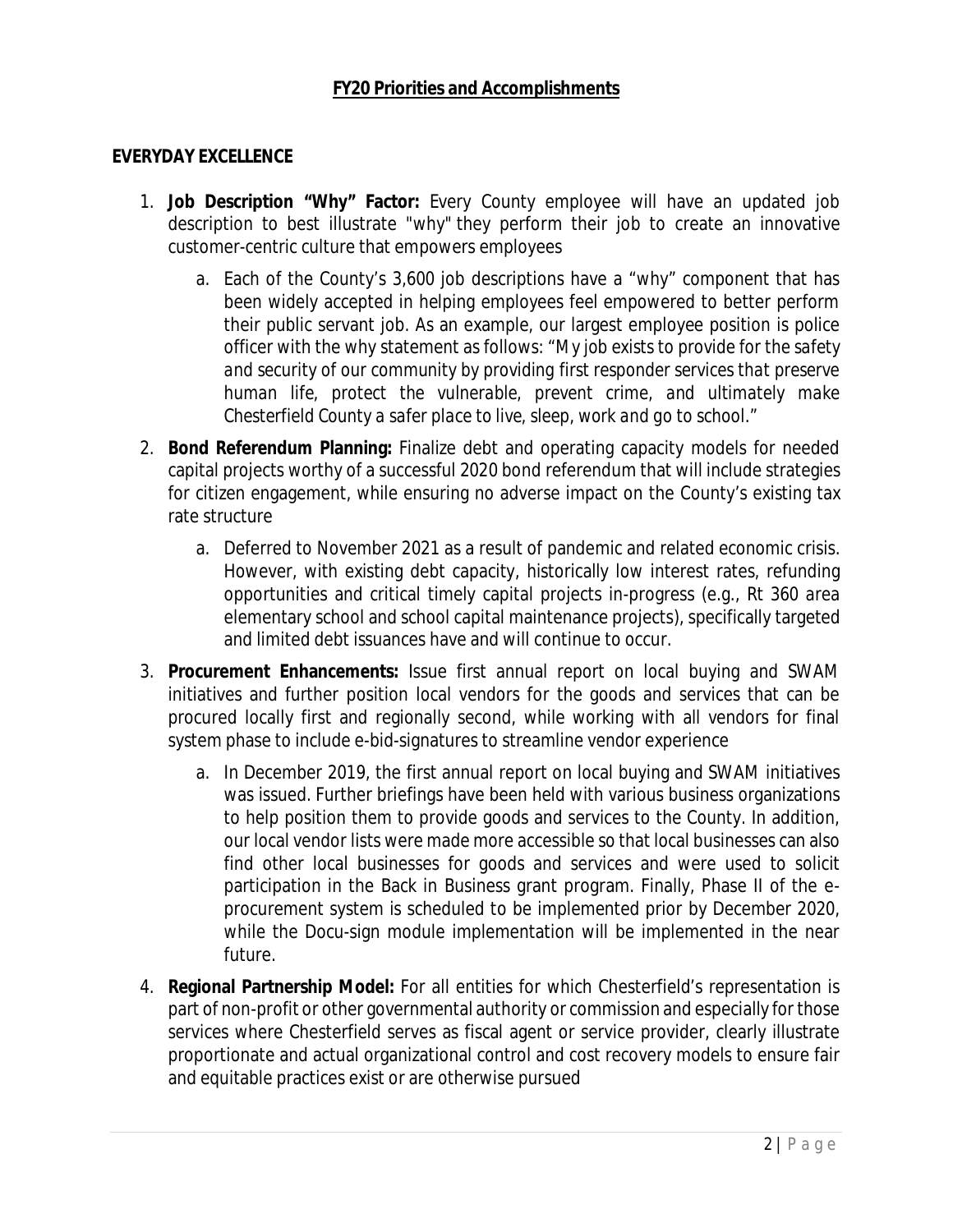- a. This is an ongoing item in need of regular review. FY20 highlights include: 1) standardization of Colonial Heights shared services reimbursement model; 2) Social Services Board pivoting from 5-4 Chesterfield-Colonial Heights representation to 6-3 upon expiration of current terms in 2021; and 3) deciding to exit regional groups (Gateway and PART) where there was redundancy in our local time and resources that can be better invested in other opportunities.
- 5. **Additional Regional Partnerships:** Through collaborative discussions, pursue City of Richmond participation in Henricus in return for Chesterfield replicating its 1988 fiscal role in support of a baseball stadium together with new partners (e.g. VCU, Flying Squirrels) while continuing to look for other opportunities for regional investment in Chesterfield
	- a. The County will continue to pursue broader participation at Henricus and other Chesterfield entities as economic conditions normalize.
- 6. **State Compensation Board Advocacy:** Continue to work with all constitutional officers in making their case to State Compensation Board regarding the level of funding provided to Chesterfield when compared to other localities throughout Virginia to position the County to receive future state budget allocations
	- a. County efforts helped contribute to continued advancements in Compensation Board funding for Commonwealth Attorney offices. Phase two of a multi-year plan to close the state funding gaps for those offices was included in the Governor's budget, which would have included additional dollars for Chesterfield. However, that item along with many, many others were removed due to COVID-19. The County will continue to push the state to resuscitate that plan when economic conditions improve and continue to be a leader in illustrating shortfalls amongst all constitutional offices.
- 7. **Election Process Improvements:** Define what the County can do to promote a positive voter experience on election day, early voting, and absentee voting (e.g., line brevity, precinct awareness, signage, facility access, high customer service with full complement of trained poll workers) and how such roles are constrained if collaboration not desired from independently appointed Registrar
	- a. For November 2019 election, significant improvements were realized with more pollbooks, scanners, precincts and poll workers thanks to collaborative discussions with Electoral Board and registrar. Additional improvements being discussed for November 2020, including resources for at least one satellite early voting location.
- 8. **Newly Elected Officials Orientation-Retreat:** For all newly elected board members, school board members and constitutional officers, as applicable, have orientation materials developed for timely and productive orientation meetings with consideration of board or board-school board retreat in the beginning of the new term
	- a. November and December 2019 were devoted to orienting all newly elected officials. In addition, a joint meeting with the School Board was held in February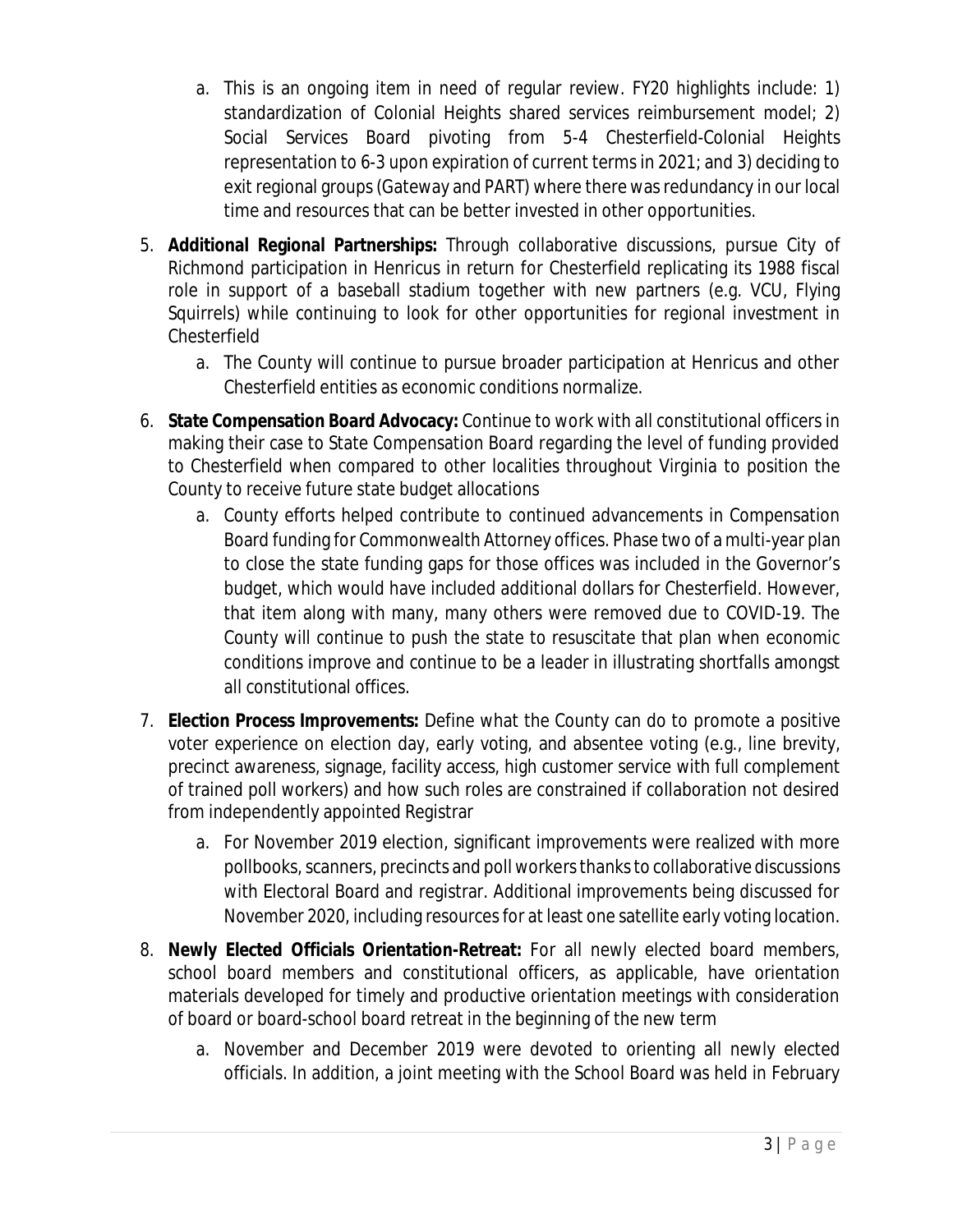to discuss capital planning. A Board of Supervisors retreat has been scheduled for August 2020.

- 9. **Develop First Choice Living Guide:** Develop a Chesterfield living guide, perhaps in collaboration with partners (e.g. Chesterfield Observer), for all prospective and existing employees to use in helping make Chesterfield their first choice for living with the guide adaptable to our citizens and private sector employers for use for their employees
	- a. The living guide concept has pivoted to a more dynamic web product. The site has been designed and is ready for launch later in 2020. It will be embedded on the ChooseChesterfield.com page.
- 10. **Succession Planning and New Leader Development:** Identify senior leadership and other key positions for which incumbents are nearing retirement and for each position determine timing, positioning of possible successor(s), their personal advancement goals, and 360 reviews that can best position the incumbent to structure themselves for future success
	- a. Talent management process has been retooled to focus on succession planning at the senior and mid-tier levels to help the organization gain a more complete understanding of overall bench strength.
- 11. **Engagement Strategy:** Further promote social media and other tools to get the best messages to the widest of Chesterfield audiences by increasing subscribers that can also cross-promote County and school e-news; and develop overall database to track meetings by type and attendees (e.g., community meetings, speaker series) with metrics developed to evaluate most effective engagement manners
	- a. The County has 73 social media accounts, two e-newsletters and one YouTube page that are available for the public and have a total of more than 186,000 followers/subscribers. On Facebook, collectively, there was a 14 percent increase in followers from 2019 to July 2020. Twitter experienced a 5 percent increase and Instagram had the biggest increase of 31 percent. Happening in Chesterfield, the County's weekly e-newsletter, experienced an open rate of 36 percent for FY20. This is up 4 percent from FY19 and 14 percent over the industry average. We have more than 8,400 subscribers to the newsletter, an increase of 25 percent in FY20. Our welcome to Chesterfield letter to all new households encourages everyone to get subscribed to our social media and e-news products to help them be locally engaged.
- 12. **Diversity:** Recognize and promote the diversity of the citizens and continue to position cultures, ethnicities and religious groups to succeed in the development of communities that can become economically viable destinations which are valued for their differences, while also continuing to strive to have a workforce that is reflective of its citizens
	- a. The following events and activities illustrate the manners in which diversity was recognized: 1) My Chesterfield Academy started first class in central Virginia and graduated 17 students representing 13 countries and won a NACo award; 2) Inaugural Community Cup drawing over 200 players from the region, also won a NACo award; and 3) Asian Latino Solidarity Alliance (ALSA) held their opening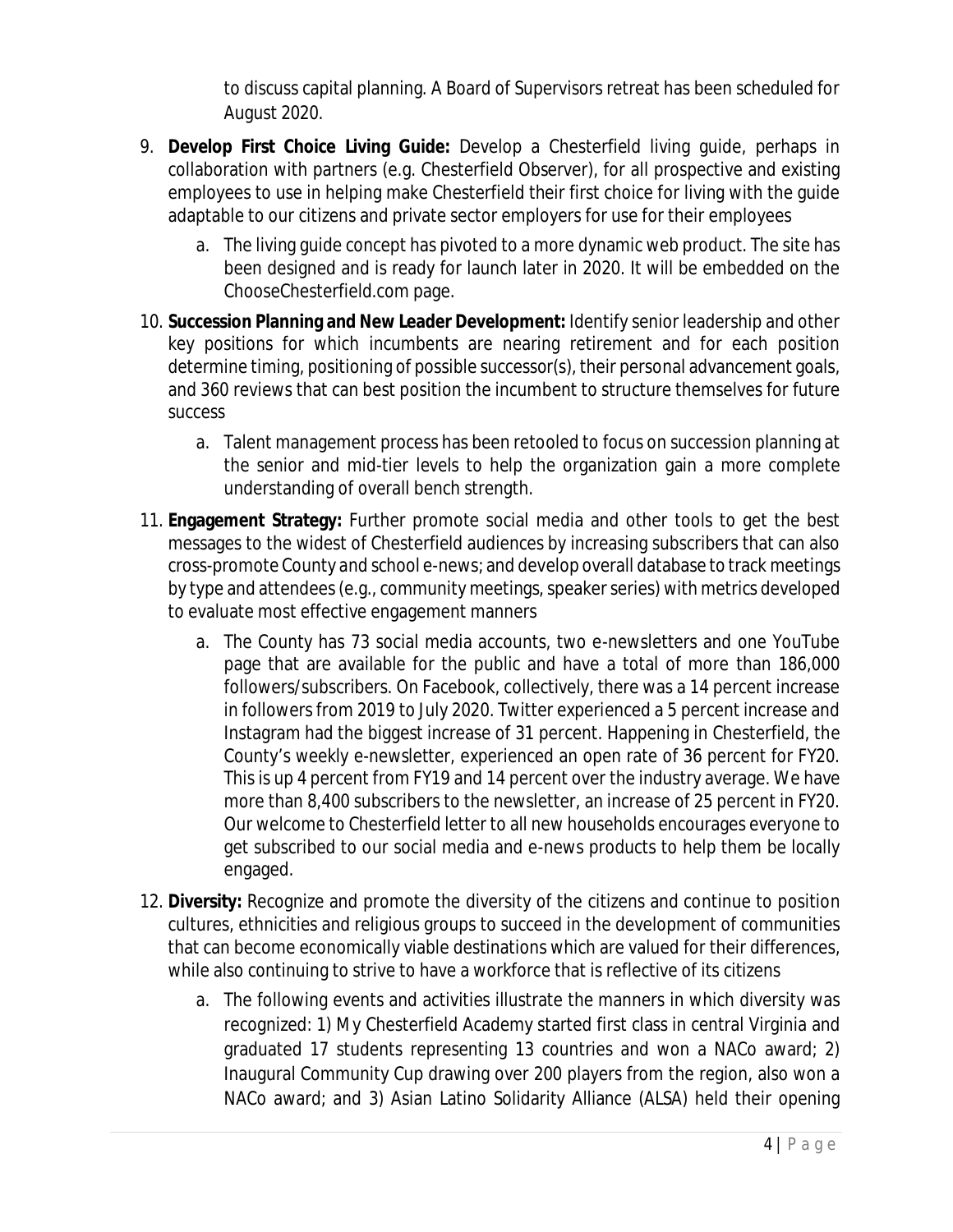ceremony in Chesterfield and we serve as an advisory member. In addition, we recently redeployed a current employee to further the county's existing relationships with the African-American community in many manners. Finally, "For Richmond" that has various faith-based leaders in the region, including many from Chesterfield, has become fully engaged during this pandemic in helping with feeding and senior programs.

- 13. **Regional Leaders Orientation:** With many new regional leaders being hired in FY20 (e.g. ChamberRVA, GRTC, RIC, GRP, ARWA, SCWA, Crater PDC, Riverside Regional Jail), develop relationships and orientation meetings to best illustrate Chesterfield's role in regional efforts and discuss ways for their entity to best serve Chesterfield
	- a. For all regional leaders hired, County Administrator, staff and Board members have had the appropriate orientation meetings with such new leaders.
- 14. **One-Stop Customer Service:** Identify all customer service interactions where the customer must go to multiple offices to complete one task for which their expectation is that they should be able to do it in one-stop (e.g., building permit fees require additional trip to budget for cash proffers, treasurer's office should be able to accept public utility bill payments).
	- a. The Learning and Performance Center has cataloged customer service points throughout the County. In addition, the emerging senior leader group is also evaluating customer service interactions in the COVID environment. Collectively, both efforts will result in process improvement suggestions to be discussed with leadership and be considered in the FY22 budget process.
- 15. **Budget:** Continued development of five-year financial and capital plans that provide continuum of services that recognizes opportunities for reductions in tax burdens to citizens and businesses (on-going priority)
	- a. In April 2020, five-year financial and operating plans were adopted.
- 16. **Deputy County Administrator:** Position new Deputy County Administrator for success in serving the public and community development process
	- a. Jesse Smith started October 1, 2019; new Directors have been hired in Transportation and Building Inspections. Quarterly Developer's meetings were changed from County-hosted to being held with the development community, at their offices, and regular check-ins have been scheduled with organizations such as HBAR.

## **SAFE AND SECURE COMMUNITY**

- 1. **Overall Recruitment and Retention Strategy:** Address the hardest to recruit and retain positions in public safety via innovative approaches, timely deployment of compensation and benefit methodologies, career development programs and other strategies for Police, Fire-EMS and Sheriff's Office
	- a. Police: Retention plan implemented in beginning of FY20 has staved off retirements, shrinking overall separation rate from 4 per month to 2 per month.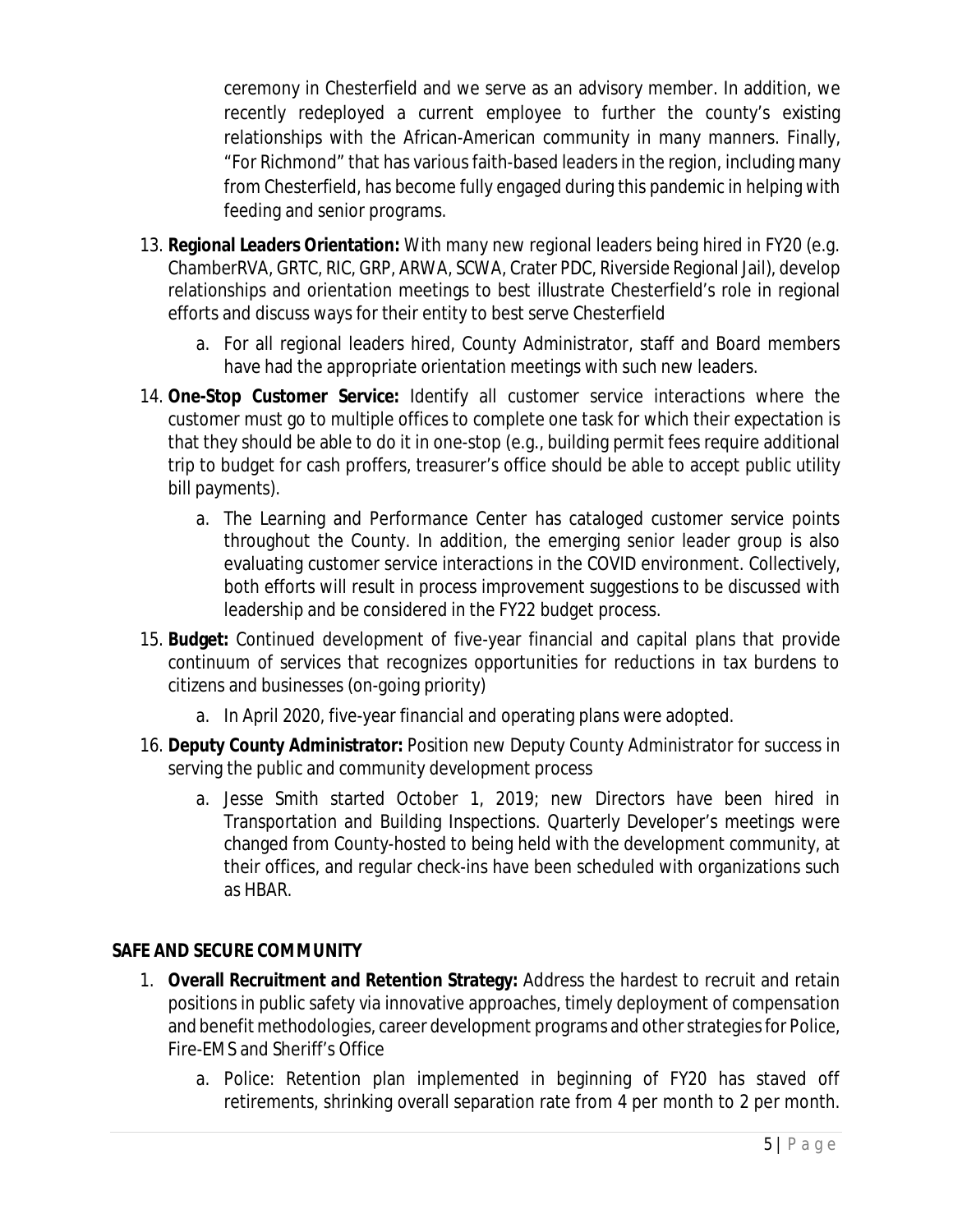We anticipate the Colonel's initiative to hire experienced officers will really be able to thrive in this new environment. They will be compensated not only for commensurate years of service, but for the varying levels of experience as well (very similar to the credit for achievements given to our incumbents via the career development program). As for the sworn career development, members are still progressing through their steps though funds are frozen. Recruit team continues to innovate and adapt, seeking non-traditional avenues to marketing and promote efforts. The Recruit Readiness Program (RRP) has been implemented to lower turnover rates amongst recruits – keeping applicants engaged during the lull that takes place during the background investigation process.

- b. Fire & EMS: Increased presence on-line and social media platforms; and opened greater flexibility in candidate registration and testing process. During FY20 CFEMS successfully hired, trained, and retained 51 new firefighter-recruits, including the 20 positions needed to operate the new Magnolia Green Fire and EMS station beginning September 2020.
- a. Sheriff: With the full support and attention of County Administration and the Board of Supervisors, the Sheriff's Office has made great progress over the last three years to address our top priority of recruiting and retaining excellent employees to the point where we were fully staffed at the end of FY20, a position the Sheriff's Office has not enjoyed for decades. In support of that effort, in April 2019 the Sheriff was able to hire a dedicated Talent Acquisition Specialist who could focus on recruitment and applicant sourcing initiatives; implementing new ideas and engaging with potential recruits through different outlets, such as LinkedIn and the Recruiter platform to target veterans nationwide seeking opportunities outside of the military.

Our focus, or top priority in the near future, is transitioning more to keeping up and maintaining our operational tempo as the demand for services increase. Our infrastructure, staffing and associated resources have to complement the increases of our public safety partners if we hope to remain proficient, efficient and capable of meeting the demands of tomorrow. In addition, the public safety personnel study started in FY20 is due to be completed September 2020.

- 2. **Communications System Replacement:** While continuing to hold the vendor accountable for this regional project, begin tower construction in Chesterfield Jan20 and complete by Dec20 with ultimate project completion by Dec21 and utilization of new system prior to such date, if possible
	- a. With a regional effort in contract amendments due to a variety of factors has led to a more defined, accountable and budgeted regional project. Existing retrofit and modernization of all existing tower sites is underway, and ground has been broken on two of the new sites. All additional new sites will be underway this summer and all tower construction will be complete March 2021. Equipment installations will occur over the Spring and Summer of 2021. Coverage testing in 2022 and cutover in early 2023.
- 3. **Courts Improvements:** Work towards completing audio-visual upgrades in all Chesterfield courts (two-year project); including a maintenance program to ensure technology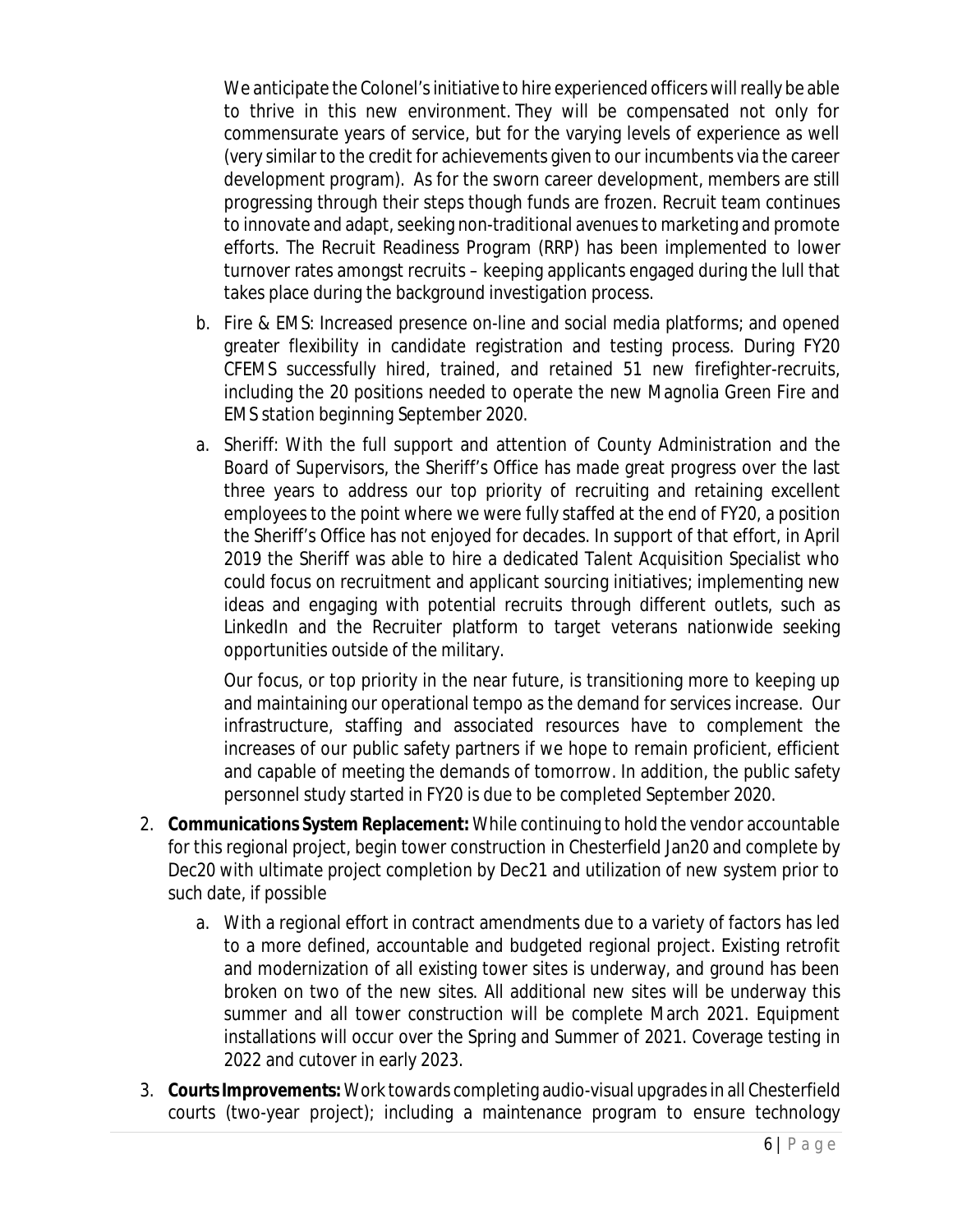standards are kept current; and complete courts facilities analysis in time for the FY22-26 CIP process

- a. Project scope is 60% complete with 8 courtrooms completed. Remainder will be completed by end of October 2020. Jury assembly room and 4 external video conferencing rooms also complete. Maintenance and support funding has been estimated and included in future operating budgets for the courts.
- 4. **Workplace Safety Assessment:** With General Services oversight and the contributing talents of public safety, risk management, human resources and mental health professionals, determine what overall policies and practices warrant updating; including any upgrades to facilities, while also recognizing the value of citizen customer service in workplace design and the training needed for such service and safety to coincide
	- a. The revamped Workplace Safety and Security Committee (General Services Security Management, Human Resources, Risk Management, Emergency Operations, Police, Sheriff) has been formed and is meeting regularly. Initial focus has been on organizing the team and establishing a multi-year prioritized workplan. Objectives for FY20-21 include increased safety and security training for employees, an update to the Workplace Violence and Prevention Policy, completion of consultant-led facility security assessments, key management program enhancement, updating of COOP plans and the 4-year update to the County's Emergency Operations Plan.
- 5. **Police Predictive Analysis and Deployment:** Use historic data and predictive analysis to reconfigure deployment parameters (zones, beats, districts) to ensure the most efficient allocation of resources
	- a. Deployment parameters have been established and awaiting some additional budget resources that were deferred due to recent economic disruption.
- 6. **National Center for Missing and Exploited Children (NCMEC) Accreditation:** Utilize best practices to focus efforts, together with regional partners, on combating human trafficking via accreditation standards
	- a. Met all training and policy requirements for NCMEC on June 30, 2020. Wrapping up final policy review and anticipate formal recognition in coming weeks. Chesterfield is one of the largest localities and one out of 302 law enforcement agencies (out of 18,000) nationwide to hold this distinction.
- 7. **Riverside Regional Jail Authority Operating Improvements:** Work with new Superintendent to position authority for sustainable fiscal and operational model consistent with the Chesterfield Jail (e.g., inmate care, State standard compliance) while also evaluating a maximum utilization model for the Chesterfield Jail
	- a. With only 14% voting strength, our ability to pivot is challenged with other localities operating with higher tolerance for poorer service at low price. The arrival of yet another new superintendent does create opportunity for improvements. In the interim, the FY21 budget does maximize the County's own jail facility in order to house as many inmates locally in the best conditions possible.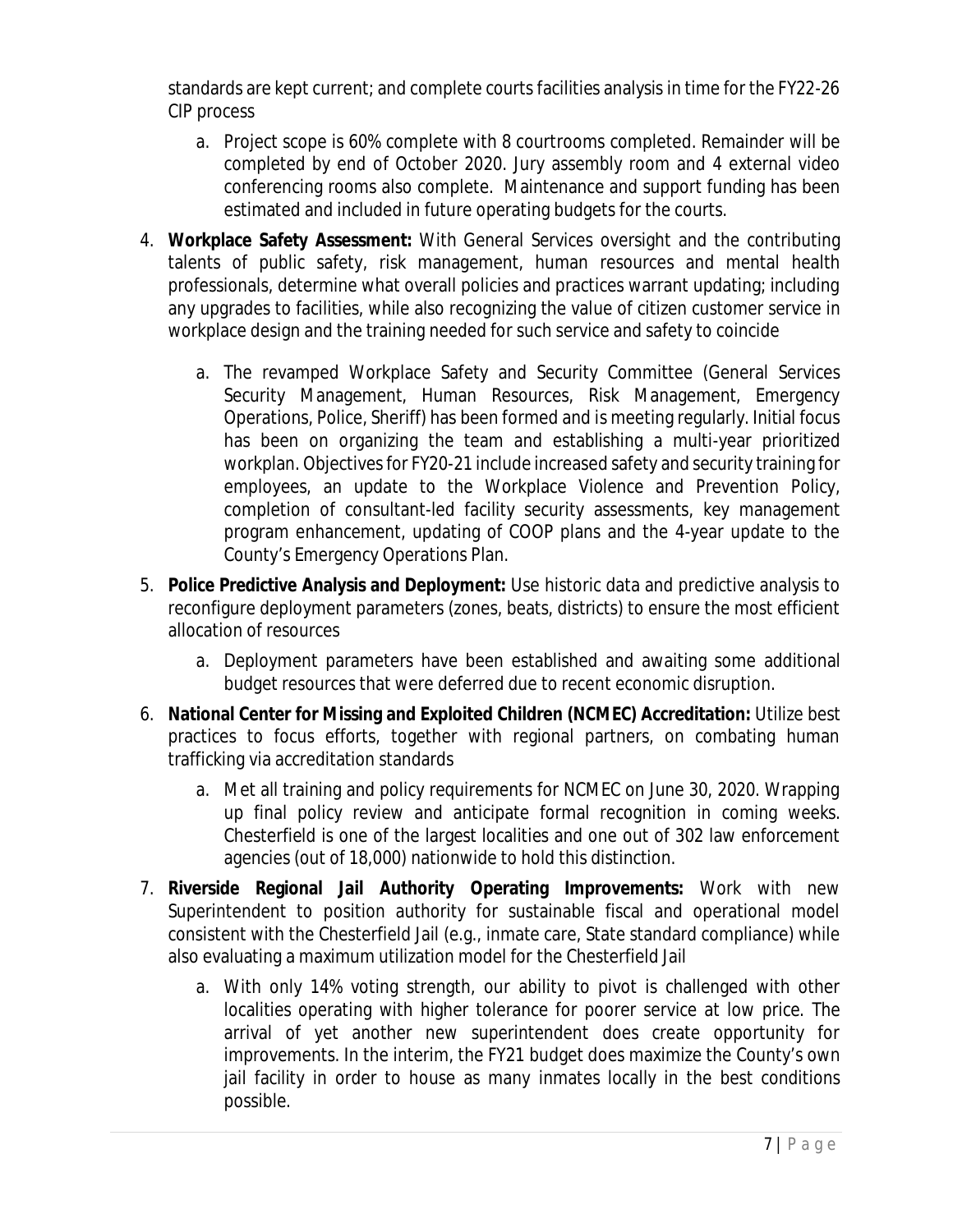- 8. **CAD System Replacement:** Continue with vendor for timely implementation of new CAD system by December 2020
	- a. Computer aided dispatch system is scheduled to go live by November 2020. Records management system and Jail management system will go live in February 2021. Major challenge has been scheduling training for hundreds of officers while ensuring social distancing.

#### **ROBUST ECONOMY**

- 1. **Economic Development Announced Prospects:** For active and announced prospects (e.g., Torch, Carvana, and Shamin Hotels) position applicants and agreements, as applicable, for timely development and track financial returns to initial forecasts; while also having focus on small business development
	- a. All applicants have been positioned for timely development and will have financial returns tracked.
- 2. **Economic Development Unannounced Prospects:** Continue to market and leverage zoned properties to their fullest potential with high quality entities that offer good jobs, high taxes or both and position other properties to be zoned in conjunction with Comprehensive Plan and Special Area Plan guidelines
	- a. Working continually with Landowners, Real Estate Community, CoStar, VA Scan and the Virginia Economic Development Partnership, Greater Richmond Partnership and other allies to match zoned land and buildings with businesses creating quality investment and jobs.
- 3. **Local Jobs Growth:** Continue to improve ratio of jobs in the County to residents who work, ranging from traditional strategies of getting more employers to create more jobs to innovative strategies such as quantifying citizens whose job is non-local that telecommute fostering an environment where telecommuters can be tracked and even deployed by non-local and local companies to mitigate rush hour traffic congestion
	- a. Studying the impacts on the commuting patterns and consumer spending of County residents as a result of stay at home orders caused by the COVID 19 pandemic.
- 4. **Airport Improvements:** Continue to position the airport as an attractive amenity for prospective and existing business with new fuel farm, three new hangars (including additional FBO), and other amenities such as a possible future hangar sites on the SE ramp, while developing an annual report of operations and manners to improve operational relationship and oversight
	- a. New fuel farm in operation. REA hangars (pad sites 1 &2) are under construction with anticipated completion in October 2020. Former Blueprint Automation hangar (pad site 4) lease officially transferred to 5G Air with construction estimated to begin in 2021. DAS in early stages of design and permitting process for their hangar on pad site 3. Completion of environmental assessment for SE Ramp area anticipated by fall of CY20. Grant application submitted for design of SE Ramp with funding available in October 2020. Inaugural annual airport report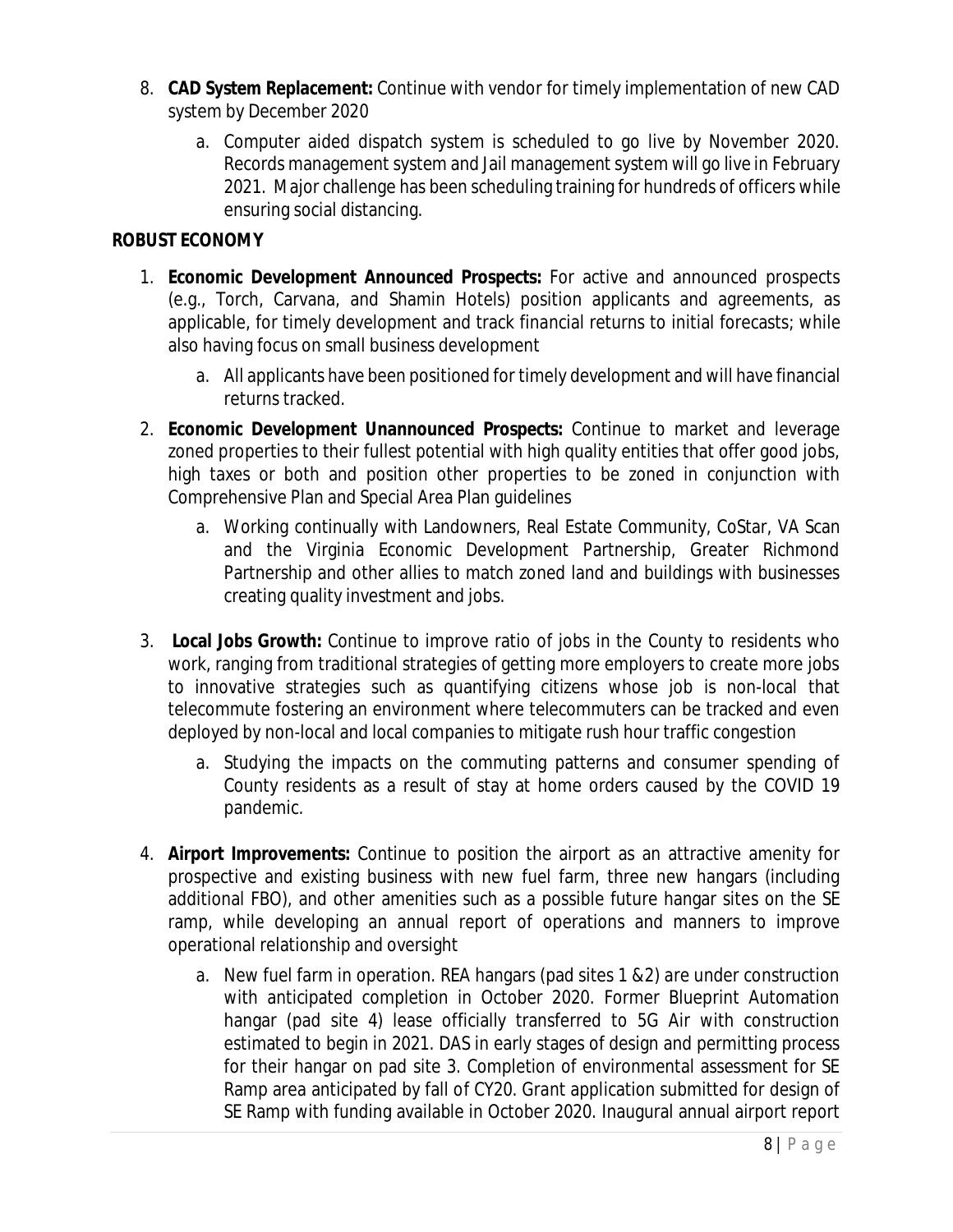to Board conducted in 2019. RFP being drafted for development of Marsh property for aeronautical uses.

- 5. **Return on Investment-Reinvestment Strategies:** Continue to identify opportunities where certain and relevant projects have a portion of their incremental tax revenues informally tracked and re-invested to further economic development or quality of life opportunities (e.g., Summit of Magnolia Green to Woolridge Rd extended, Westchester Commons to Tomahawk sewer, or new incentive models (Jeff Davis Special Area Plan))
	- a. All existing incremental arrangements are being tracked and reserved appropriately. At the same time, staff has had conversations with board members about working toward a model that puts needed improvements in place sooner via prioritization in a CIP/referendum process, recognizing the timing challenges associated with the incremental model.
- 6. **Unique Project Development:** Provide appropriate resources and customer service to unique projects that will further establish Chesterfield as a destination for visitors that can also be a quality of life amenity for existing citizens (e.g., Waterpark)
	- a. Waterpark has received all necessary County approvals and can break ground when they are ready.
- 7. **Top Employer – Taxpayer Relations:** Develop continuum of relationships between senior staff, elected officials, and private sector leaders with County's top 10 employers and taxpayers via recurring meetings, exchange of information, and volunteer resources
	- a. Through Economic Development's formal outreach program, senior staff works to maintain strong relationships with our top employers and taxpayers through faceto-face meetings. The Department accomplishes these outreach opportunities with many partners including the Virginia Economic Development Partnership, our numerous workforce partners, and other state and federal partners. Staff calls on the County's other key employers, as well, to assist in resolving issues and offering support to help our businesses continue to make new capital investment and add new jobs in the County. In the past fiscal year, Economic Development staff called on more than 30 key companies.

## **HEALTHY LIVING AND WELL-BEING**

- 1. **Citizen Satisfaction Survey:** Continue 3-year survey with standard questions to identify trends and customized questions on topics worthy of current citizen, business and Board of Supervisors' interest and analysis
	- a. The survey has been developed though distribution was delayed due to the pandemic. Staff is now targeting the winter of 2021 to mail the survey.
- 2. **Opioid Epidemic Continued Strategies:** Continue combatting opioid epidemic through collaboration of steering committee, individuals, and cross departmental initiatives; also continue regional awareness campaigns to stabilize and reduce overdoses back to preepidemic levels while better gauging impacts of Narcan and pivots to other less lethal drugs (e.g., meth)
	- a. The steering committee has worked diligently by increasing training and education in the community and County agencies, increasing use of and awareness of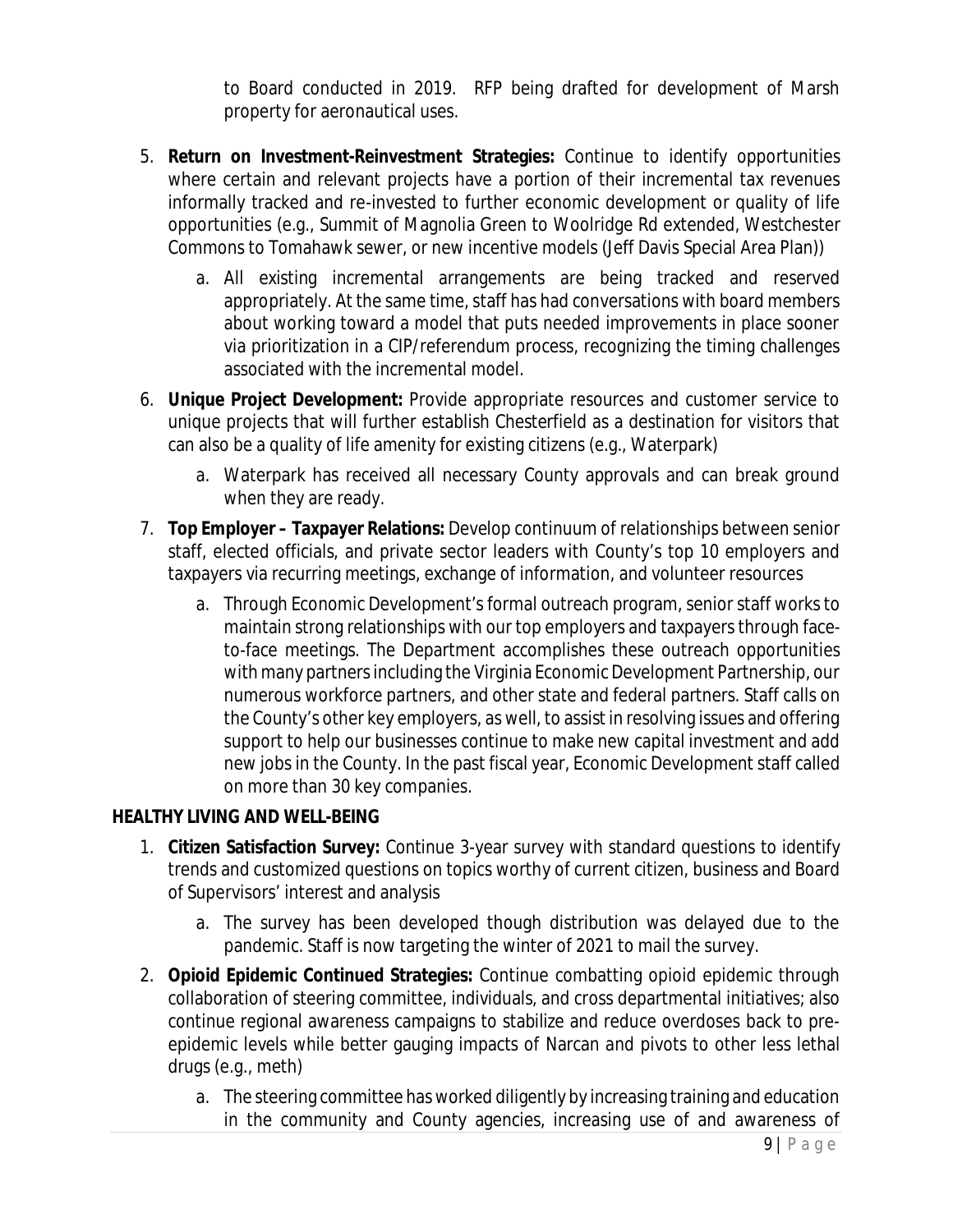treatment options. The Opioid Outreach Coordinator has distributed over 500 Narcan boxes from January to June 2020, directly into the hands of community citizens affected by the opioid epidemic. Overall, Narcan administrations (by EMS, Police, third party, etc) from Jan - June 30, 2020 totals 104; representing a 32% increase in all Narcan administrations for 2020. The first half of 2020 has seen an increase in total number of heroin overdoses and fatal overdoses as well, up 39% compared to the same time period in 2019. The increase in number of overdoses and fatal overdoses is likely a product of the COVID culture, job loss, stimulus funding and other environmental challenges affected by the Stay at Home orders.

- 3. **Financial Independence Action Plan:** Full implementation of the Committee on the Future's Financial Independence with Impact Team (FIIT) continuing to develop specific initiatives and action plans with measures identified
	- a. During FY20, 4 workgroups were launched and met monthly to develop recommendations while providing quarterly status reports to the FIIT Steering Committee. Short term recommendations were developed as way to make positive gains in the following areas: Social Capital (4 recommendations); Financial Empowerment (3 recommendations); High Opportunity Communities (4 recommendations) and Human Capital and Jobs (6 recommendations). The team provided a presentation to the Board of Supervisors February 2020 and to the Chesterfield Chamber Non-Profit Committee September 2019. Next steps include developing a long-term sustainability model; finalizing outcome measures and benchmarking final recommendations.
- 4. **Perkinson Arts Center:** Closely monitor construction progress and work with Arts Foundation to ensure a 2020-21 program can commence that can be heavily promoted by Chesterfield and region to citizens, businesses and visitors
	- a. Opening planned October 2020. Programming may be delayed due to COVID-19. Parks and Recreation and Libraries in conversations to hold programming there.
- 5. **Harrowgate Park Replacement:** Improvements made to middle school fields by Apr20 and lighting by Nov19 with balance of project by Oct20 for new park passive recreation facilities and improvements to existing park
	- a. Lighting and irrigation of two rectangular fields complete. New entrance, parking, restrooms and concessions opening Spring 2021.
- 6. **Linear Parks, Bikeways and Trails:** Deployment of bike and trail routes where appropriate to further create walkable communities or quality of life attributes through ongoing route definition for zoning cases, VDOT study for Ashland-Petersburg Trail (with more marketable name considered) and specific major projects (e.g., Stratton Park/Ridgedale Parkway and Courthouse Rd extended)
	- a. Neighborhood connector with exercise equipment completed between North Courthouse Library and adjacent subdivision. Ongoing route definition and specific alignments during zoning and site plan cases. CDOT projects for Stratton Park/Ridgedale Parkway and Courthouse Road Extended /Salem Church Elementary School and Middle School. VDOT study completed for Ashland to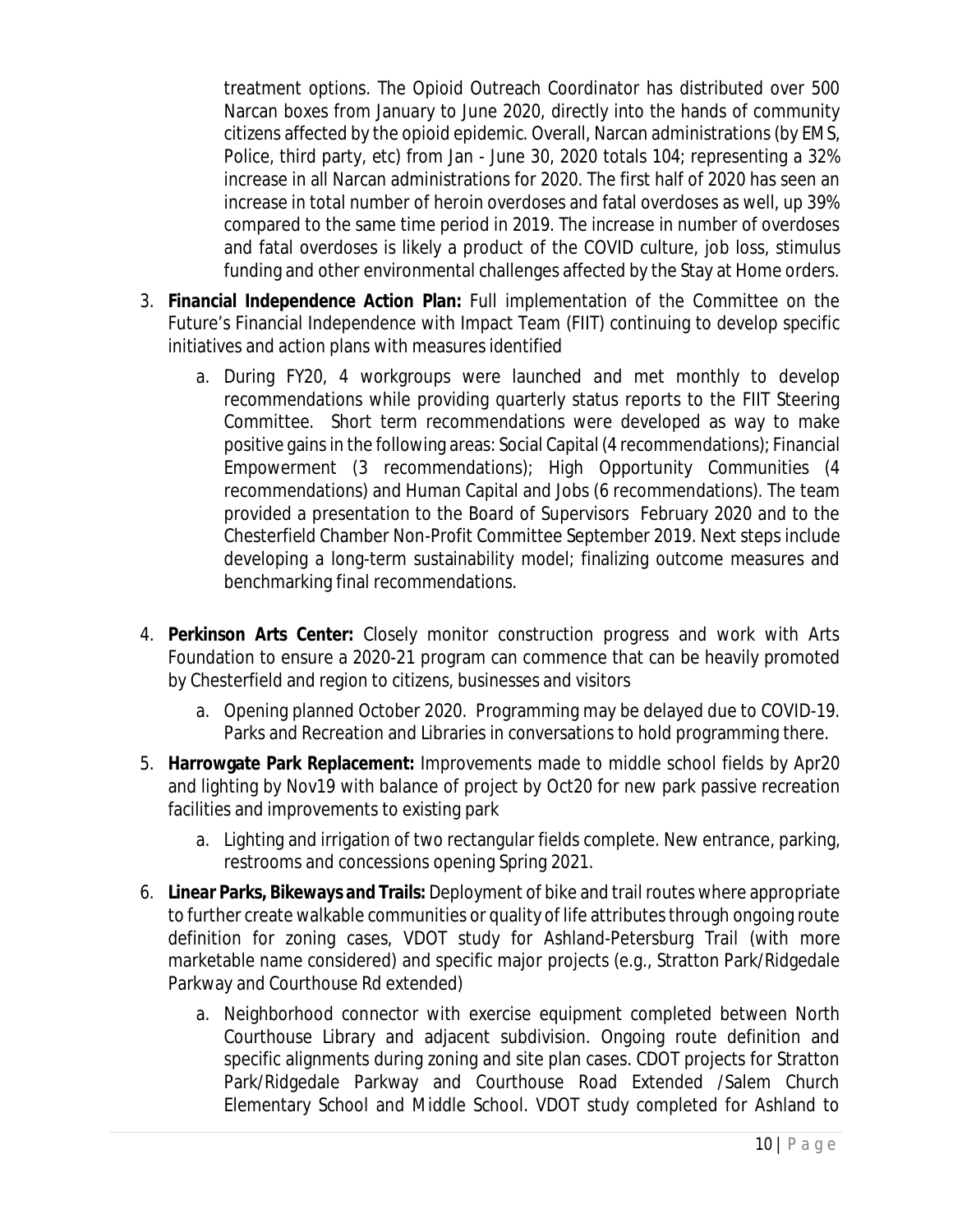Petersburg Trail Vision and a regional naming study was completed by Sports Backers.

- 7. **Mobility Services:** Overall strategies that fully implement an array of services: a) GRTC Demonstration Project operational by Jun20 with grant-funded operation of GRTC transit service on Route 1 with metrics of ridership to gauge post- grant continuation; b) Access on Demand with goals of 90% positive reviews, 96% on-time to destination, and >44,000 trips/yr; c) Monitor and evaluate on-demand impact to Access Chesterfield with goal of >23,000 trips/yr; d) E-car pilot of 6 cars for Crystal Lakes; e) Ettrick train station masterplan and transition plan from CSX station with community partners (e.g., VSU); and f) Park and Ride lot promotions for new lots at CTC Hull and plans for Fulghum Center lot
	- a. GRTC Route 111 Route 1/Falling Creek/Tyler started March 2020. In the first month, the average weekday ridership was 119 and the average Saturday ridership was 114. This almost met the weekday ridership goal of 140 and far exceeded the Saturday goal of 70;
	- b. Access On Demand provided 31,959 trips over the FY at \$24/trip with an over 40% ridership decline due to COVID-19;
	- c. Access Chesterfield provided 32,272 paid trips over the FY (excludes June 2020 data from new vendor) at \$28/trip with an over 40% decline die to COVID-19. With vendor transition, passenger survey results not available, however, positive feedback was received from passengers, especially about the ability for seniors to participate in family events during the holiday;
	- d. Crystal Lakes' 7 cars began in March 2020, but with utilization rates of <10/month and utilization <4%, we have been notified that July 2020 will be Envoy's last month;
	- e. Engineering underway for Ettrick Train Station to improve train station site and Bessie Lane entrance.
	- f. Park and Ride lot at CTC Hull is scheduled for construction in FY22.
- 8. **Perrymont:** Finalize long-term plans and partnerships with non-profit organizations to position former school to be a human services outlet for an array of NPO services not currently or easily available in the surrounding community
	- a. RFP completed to solicit potential interest in site, but only one response from the original non-profit group received. Next steps being discussed.
- 9. **Volunteerism:** Strive to be the leader by example in having the employees serve in volunteer roles while working with all businesses, citizen groups, older adults and nonprofit organizations to recruit and align volunteer resources to community (feasibility and methods for tracking data to be developed)
	- a. In CY19, 379 employees logged 3,125.7 volunteer hours.
- 10. **Citizen Academies:** Engage Academy alumni for volunteer roles, committee assignments, media contacts and host annual alumni event to further such engagement and listening to alumni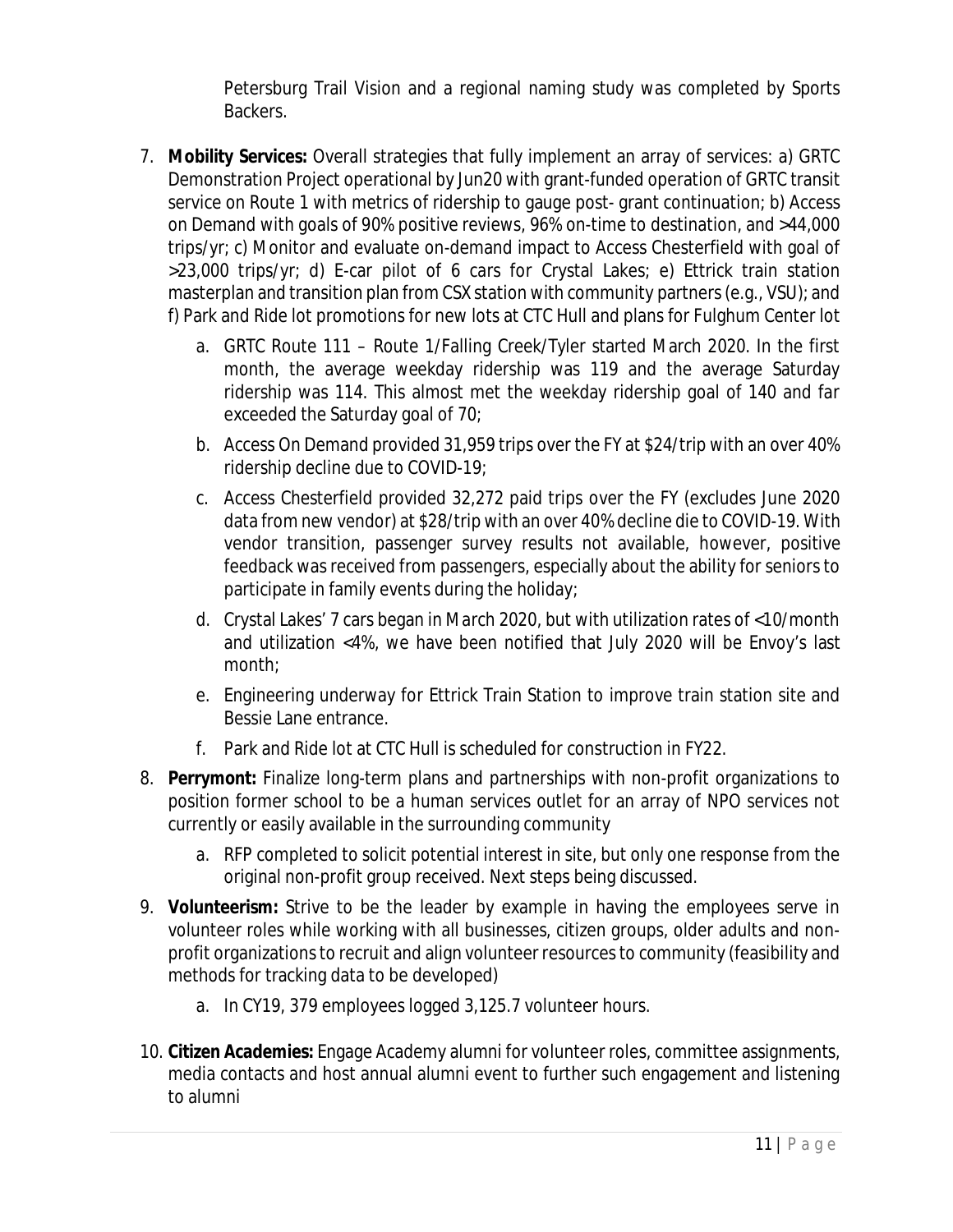- a. Chesterfield 101, which focuses on high school aged students to learn about the role of local government, had 27 students attended three in-person sessions and 75 attended three virtual sessions using Microsoft Teams. The in-person sessions allowed for significantly more interaction with the participants and hands-on learning while the virtual sessions were much more lecture style.
- 11. **Housing Authority Relations:** Further define the best manners Chesterfield can position VHDA, RRHA and other housing authorities with ownership of housing choice vouchers in Chesterfield to define the roles Chesterfield can assume (e.g., RRHA inspections) and HUD spectrum of permissible practices that are favorable to Chesterfield (e.g., market area adjustment, workforce initiative)
	- a. As part of a regional effort, the Analysis to Impediments Fair Housing project started in June 2020 through partnership with PlanRVA. Through this project we expect to receive data on vouchers, inspections, and cooperative agreements with other agencies, such as RRHA. Findings will help inform the path forward to addressing these topics.
- 12. **Older Adult Services:** Define in easy to understand format all the services and information relative to older adult living in Chesterfield, including lifelong learning, transportation, volunteerism, healthcare services, and special programs offered by the County (e.g., public safety departments visitation programs to older adult households) for on-going and temporary (e.g., visitation program to help relieve caretaker role when not available)
	- a. Aging & Disability Services (ADS) information is accessible via the ADS homepage and the ADS facebook page. New materials include Chesterfield Council on Aging Biannual Resource Directory, translated in Spanish, and meeting recordings from Chesterfield Council on Aging. Marketing efforts continue to push information and resources via print, online, social platforms.
- 13. **Able-Bodied Adults:** Develop annual report to update efforts related to able-bodied clients of Social Services and associated strategies to mitigate their duration as a client via workforce initiatives
	- a. Social Services has developed a method to track able bodied outcomes and identify areas of impact like attainment of certifications, drivers' licenses, and wage increases. Partnerships continue to be developed with employers and employment services providers to increase capacity building and service delivery.

# **THRIVING COMMUNITY**

1. **Local Facility Projects:** Through improved coordination, Community Facilities Plan compliance and improvement of site acquisition process (Real Property Division) and project management (General Services) with departmental input provided as applicable, continue to develop key assets (e.g., Fire Stations in Magnolia Green (complete), Midlothian (beginning construction), Matoaca (begin design), Midlothian Library (begin design), Fire Apparatus-School Bus Garage (complete design), Beulah Community Center (complete design), and new Real Estate Assessment Offices (complete design)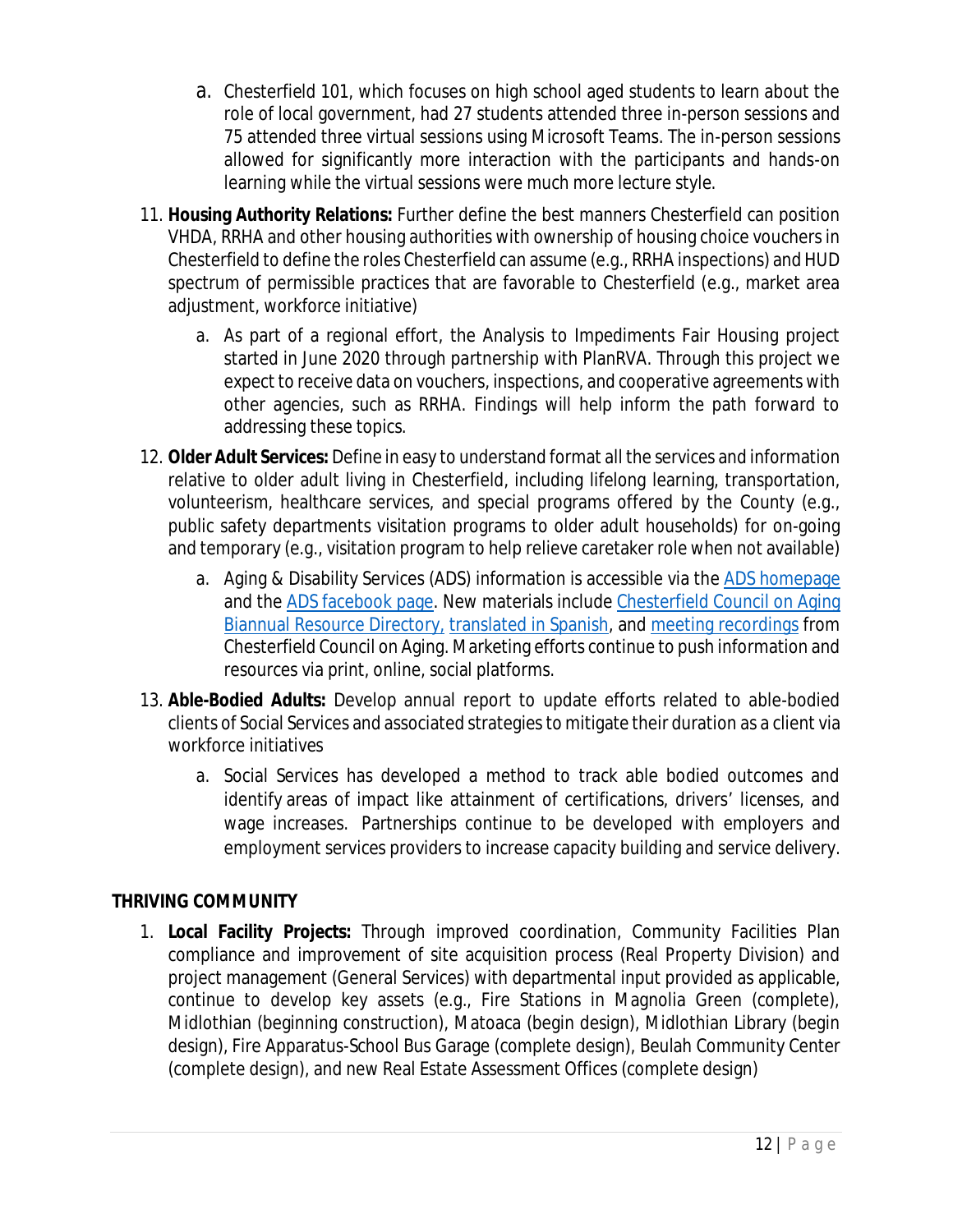- a. Magnolia Green Fire Station delayed due to social distancing requirements with anticipated completion in August 2020.
- b. Midlothian Fire Station design complete and bidding planned for August 2020.
- c. Matoaca Fire Station land acquisition complete but project on hold.
- d. Midlothian Library schematic design complete but project on hold.
- e. Fire apparatus/school bus garage design development nearly complete. Anticipate receiving bids by end of November and completion of construction by Fall of 2021.
- f. Beulah Community Center cost projections were far over budget, so programming is being revisited with new design complete by Fall of 2020.
- g. Real Estate Assessors Office design is nearly complete.
- 2. **Road Projects:** Continue aggressive pace of all forms of transportation infrastructure construction with signature project milestones: Route 10 Superstreet (begin construction with completion FY23), Otterdale Road Widening from Hull St to Woolridge Rd (advertise project for construction); and extension of roads with public hearings on location and design (Woolridge Rd, Bailey Bridge Connector Rd and Nash Rd)
	- a. Route 10 Superstreet is well underway. Public meetings were held for Otterdale Road Widening, Nash Road Extension, Woolridge Road Extension, and Bailey Bridge Connector. All projects are continuing to move towards completion.
- 3. **Development Function Technology:** Implement recommendation of third party to restart the Enterprise Land Management (ELM) project to position development community and citizens option for 24-7 e-gov services, on-line payments, data uploads (reduce time and cost for printed materials) and status updates
	- a. eReview went live June 2020, months ahead of schedule, due to a desire to serve the development community on-line and at a distance. 81 applications submitted in first two weeks. Entire project is on budget and on time for December 2020 go live.
- 4. **Public Utilities Projects:** Continued due diligence steps for the 4th water supply project on the lower Appomattox River in working through state regulatory process and construction of Tomahawk Creek Sewer Trunk extension to provide residential and commercial opportunities for areas south of Rt. 60
	- a. Land has been acquired for  $4<sup>th</sup>$  water supply and permitting process is underway. Responding to final design comments from DPU, EE and VDOT for the Tomahawk Creek Sewer Trunk extension. Preparing to acquire the easements. Preparing documents in anticipation for bidding in 1<sup>st</sup> quarter of FY21.
- 5. **Special Area Plan/Job Node Strategies:** Midlothian Special Area Plan approval and implementation with annual update of all special area plans and beginning of Comprehensive Plan's job center "nodes" with strategies to track metrics (e.g., investment, demographics, local incentives)
	- a. Midlothian Special Area Plan was approved, and the Implementation Committee has met several times. The Planning Commission's work program has been defined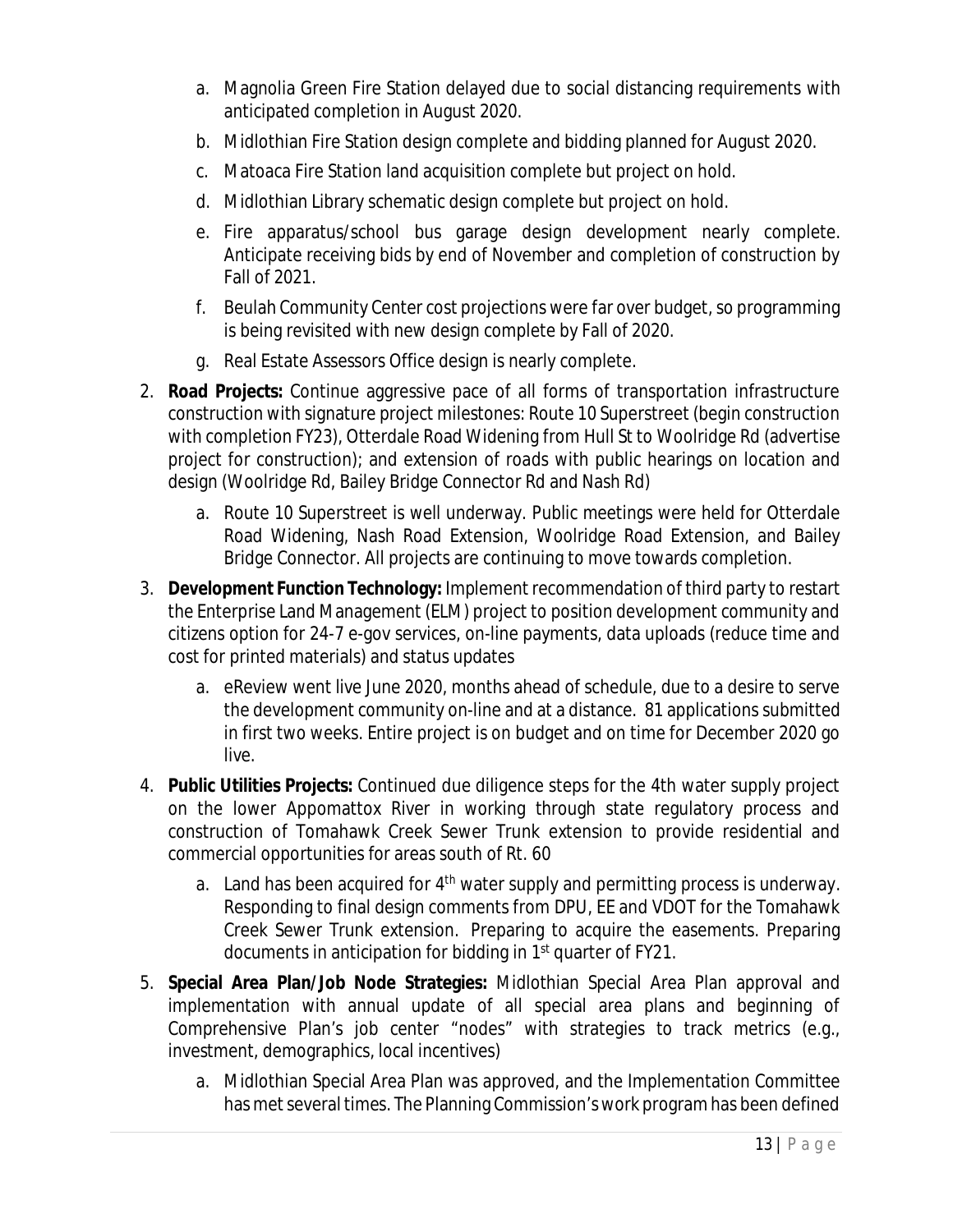and includes "nodes" at Courthouse/Hull (Rockwood) and a proposed project in Dale.

- 6. **District Strategies:** Recognize the initial residential expectations of Centerpointe District duration and develop scenario to bring closure to such obligations; and define, and expand as desired by those in larger district, the Rt. 60 Medians District, with a rate commensurate to the improvements planned and maintained
	- a. The incremental Centerpointe rate was reduced to \$0.05, bringing the obligation more in line with the original financial model particularly for residential properties. Also, the median district for western Midlothian Turnpike was renewed and staff is studying expansion possibilities for that district.
- 7. **Community Enhancement Strategy Implementation:** Finalize strategies for Community Enhancement initiatives (e.g., Jeff Davis Master Plan, Revolving Loan Fund, By-right Multi-Family zoning, Commercial Code Enforcement, retail shopping center strategy) to best position communities for improvement
	- a. Northern Jeff Davis Special Area Plan adopted by the Board of Supervisors April 2018. Shortly thereafter, the ordinance was amended to permit R-MF development on qualifying commercially zoned properties. Several "Catalytic Properties" were identified in key locations along the corridor, along with potential associated uses. Revolving loan fund (\$300,000 max) was established and is being managed by LISC. Commercial indicators project, including a review of commercial shopping centers and identification of redevelopment opportunities, was completed January 2020.
- 8. **Stormwater Mitigation Plan:** To ensure continued quality traits of Swift Creek Watershed, enact tree canopy preservation ordinance and related projects in the Upper Swift Creek Watershed
	- a. Tree canopy ordinance adopted January 2020.
- 9. **Planning Strategies:** Develop public reports on case management to ensure quality service, timeliness and staff suggestions for improvement are clearly communicated, while developing better relationships with applicants and their liaisons to timely address any concerns that may arise and overcome local regulatory constraints to such service (e.g. revise zoning ordinance, add advanced manufacturing classification, implement sign ordinance)
	- a. Zoning Ordinance Modernization project was delayed due to financial constraints; however, the Planning Commission's work program includes updates to several outdated sections of the ordinance.
- 10. **Pet Adoption Center:** Substantially complete design (Oct19) and issue appropriate solicitations for construction of the pet adoption center and its operation (Sep19, award contract Feb20), while also ensuring the facility needs of animal services and its personnel are generally met with plans developed for existing Animal Shelter's intake operation
	- a. While no RFP response, staff sees advantage of operating the facility for several years to gain additional knowledge on what we seek in a third-party operator. First round of programming complete, but project on hold due to budget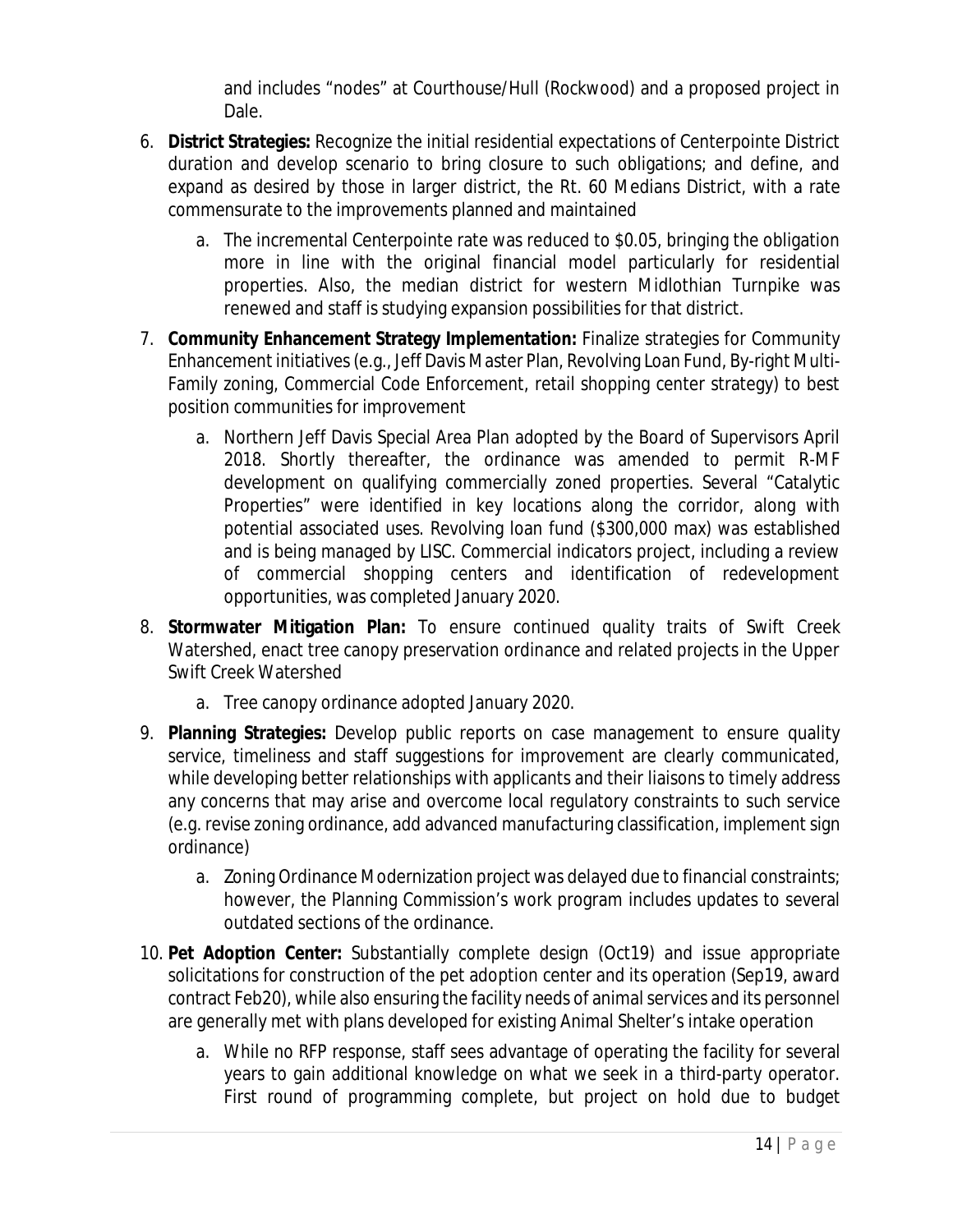constraints. Will use this opportunity to revisit design concept and refine program to align project with funding target.

- 11. **Major Maintenance:** Develop an overall public reporting plan for school and County facilities maintenance that illustrates 2.5% goal of assets reinvestment annually, and associated funding
	- a. Both County staff and CCPS staff have conducted several major maintenance briefings for Board of Supervisors and sub-committees and 2.5% goal is regularly included in budget work sessions.
- 12. **Recycling:** With markets for recyclable goods appearing to have become long-term issues, determine best, adaptable and innovative long-term strategies (public, private, hybrid) with CVWMA consultant's help for Chesterfield's current program for just single-family homes and convenience centers to ensure pathways to recycle exist for all citizens and businesses while also fostering ideas to achieve CVWMA goals to reduce, reuse, recycle
	- a. Fee = cost model w/ auto-updates to fee to equal costs and pivot to opt-in (prior default was opt-in). Revenue data from first half billing will be available late July and will allow for determination of need for a rate update. RFP development for next contract is underway with regional partners. Anticipated completion and advertising March 2021.
- 13. **Environmental Stewardship Information Resources:** Develop one combined website and annual reporting of all applicable environmental practices that the County follows (e.g., water, sewer, stormwater, land disturbance, solid waste, recycling, energy management), with state partnership for environmental-related services provided by their agencies within the County (e.g., VDOT, DEQ) and their responsibilities better defined and apparent (e.g., DEQ's landfill odor oversight)
	- a. [www.chesterfield.gov/environmentalstewardship](http://www.chesterfield.gov/environmentalstewardship) was officially unveiled at the Board of Supervisors work session January 2020 and is promoted when and where applicable going forward.
- 14. **Foundations:** Inventory all regional foundation investment into the County, determine methodology for County's appropriate proportionate share, and further leverage partnerships to achieve such goals
	- a. A partnership has been established with Community Foundation and their funds and expertise leveraged during COVID-19. The completion of inventory and methodology will continue into FY 21.
- 15. **Dominion Energy MOU:** Adopt a MOU that provides for alternative access to Henricus, Dutch Gap Conservation Area and boat launch funded by Dominion Energy because of coal ash legislation that created site access constraints to public facilities
	- a. MOU was approved by the Board of Supervisors August 2019. The County has completed all its work on the transportation and facilities plan and has been reimbursed by Dominion. Dominion has requested additional time to finalize the plan September 2020.
- 16. **Historical-Cultural Event Plans:** Prepare and partner as applicable for the following community events: Establish committee for Chesterfield County's 275<sup>th</sup> Anniversary,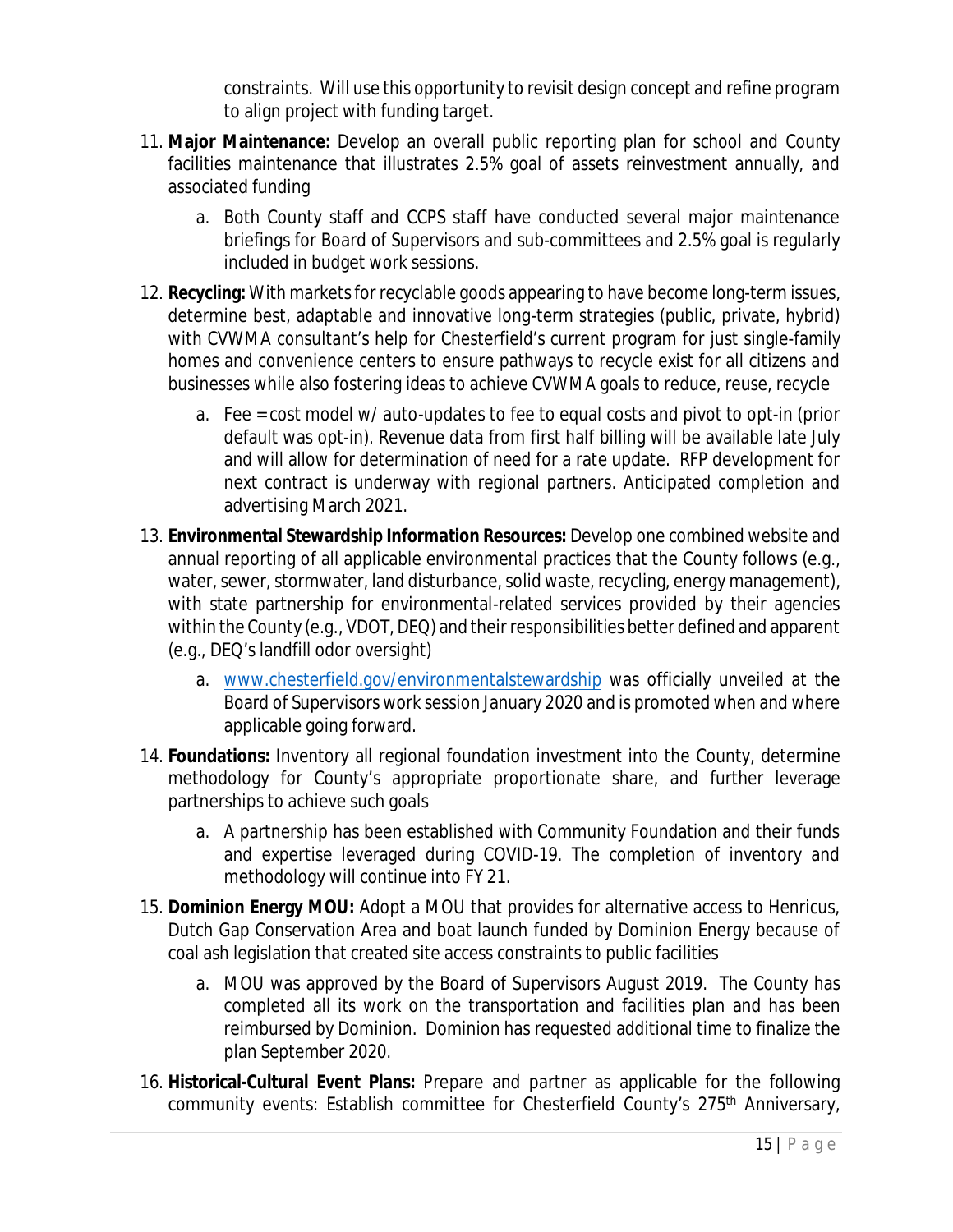begin planning for commemoration of the Revolutionary War, and be cognizant and proactive in identifying other opportunities for community events (e.g., dedications, historical anniversaries, ground breakings)

- a. Due to COVID-19 the 275<sup>th</sup> Anniversary for the Revolutionary War was paused; the Committee will continue to adapt to new ways to commemorate historical events. A Veterans Wall Committee has been tasked to more fully represent all veterans who have died in foreign wars and is expected to unveil the new wall with names this Veterans Day.
- 17. **Potential Land Acquisition**: Review all County-owned land on constrained sites (schools, parks, libraries) to determine what adjoining properties should be considered and notify such property owners that the County may be an interested buyer when the property is ready to be sold
	- a. Pro-active land purchases have been put on hold due to current economic disruption.

# **LEARNING FOR A LIFETIME**

- 1. **Committee on the Future's Next Report:** Continue to support committee and position them to define the next topic for which they can begin to collect data and develop a report framework
	- a. Current topic area will be 'Adapting Chesterfield County to Rapid Disruptions Caused by Technology' (note, working to tweak the focus based on COVID-19 impact).
- 2. **3 rd Grade Reading Level:** With national acceptance of the life-long importance of a child's ability to read at a  $3<sup>rd</sup>$  grade reading level when in  $3<sup>rd</sup>$  grade, begin extensive reviews of data and programs, together with non-profit partners, to best position all children to learn to read at such reading level and improve the school's current 3<sup>rd</sup> grade reading test scores to a defined goal
	- a. Leaders of Smart Beginnings of Greater Richmond, RVA Basics, and Chesterfield School Readiness have all identified initiatives that focus on this goal. Will continue to track data and further develop and focus on tools for parents and children with ready barriers.
- 3. **School Space Needs:** Identify and assist, as applicable, solutions to school space utilization topics, including school administrative facility consolidation, reductions in CTC Hull Tech Center and other tech center waitlists to desired metric, leverage Tyler Community College classroom capacity, and additional in-building classroom construction at select existing high schools to increase in-school capacity
	- a. Test fit analysis, cost estimate, and renovation timeline completed for potential consolidated CCPS headquarters. Second option being evaluated with anticipated completion September 2020. In addition, the school division has had advanced conversations with John Tyler regarding high school instruction space, and the locker bay conversion project has been funded and the work is nearly complete.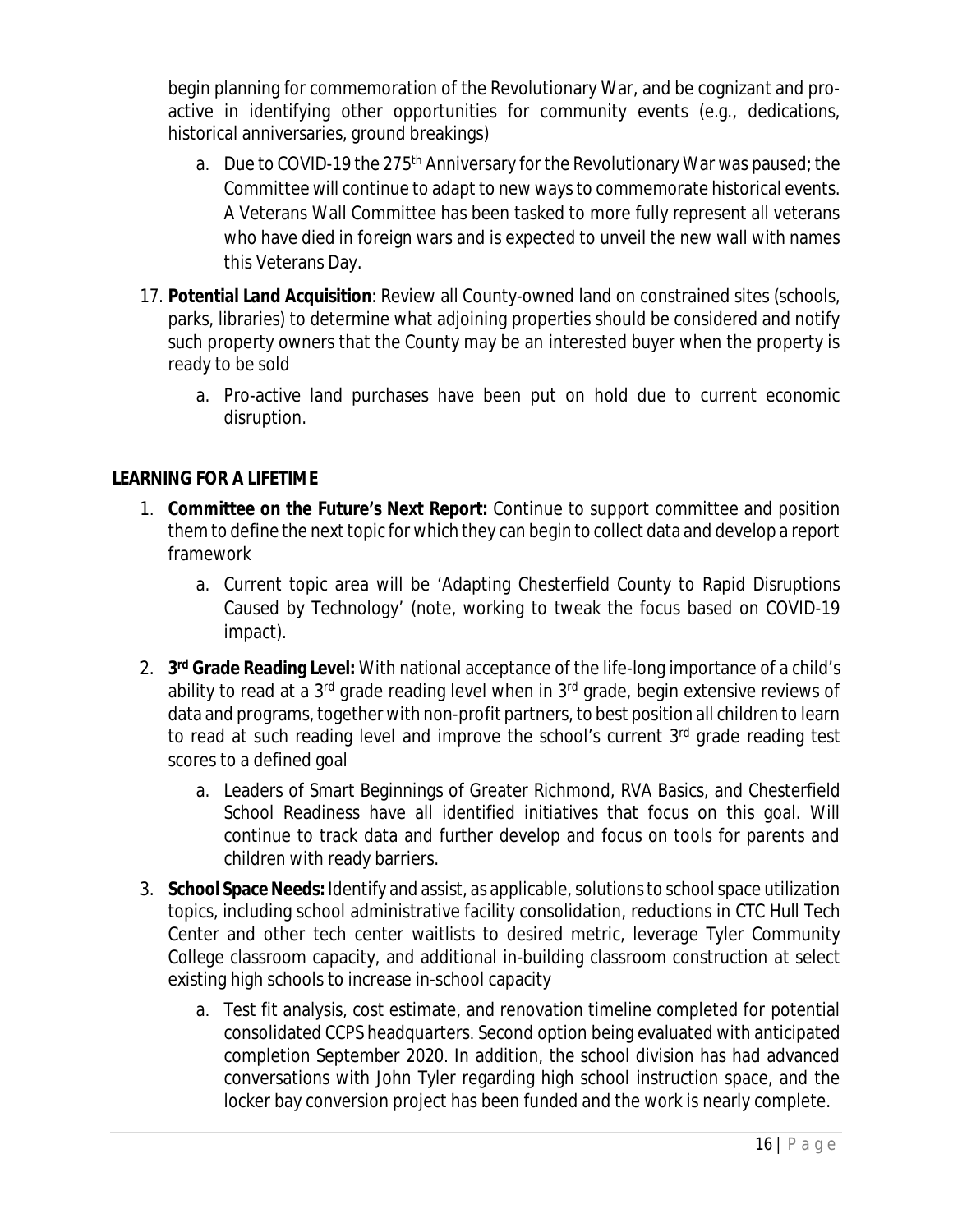- 4. **County and School Relations**: Development and deployment of County and schools joint HR and financial reporting, alignment of applicable policies and practices, and continue to seek manners where effective and efficient processes can occur (e.g., land and bus acquisition (parking), buffering and neighborhood access, centralized print shop operations, centralized joint warehouse at Fulghum Center, coordinated FOIA customer reporting and tracking system, and school readiness measures for grounds and buses)
	- a. Consolidation of print shop operations scheduled for January 2021. County-wide space assessment, including evaluation of need for consolidated warehouse and school bus parking underway with anticipated completion November 2020.
- 5. **Student Safety and Health:** Through a Memorandum of Understanding just between the Police Chief and Superintendent, define roles and responsibilities; and determine what safety standards are needed in schools for FY21 budget while also recognizing the role of the County's 24-7-365 Mental Health Support Services and Social Services Departments for students and their families in crisis
	- a. Police Chief and Superintendent signed a revised MOU. Mental Health and Social Services continue to work closely with school personnel in crisis situations.
- 6. **Demographics Data Analysis Project:** Analyze school enrollment projection models and School-County demographer resources to ensure that all projection-capacity models utilize accurate, consistent, area-specific assumptions (including housing type data) to facilitate basis for CIP development (e.g., continued inclusion of Magnolia Green ES) and zoning case staff reports while also recognizing the impact of program changes and classroom utilization
	- a. June 2020, the County published the Historic School Enrollment trends dashboard on the new Community Facilities and Infrastructure website. Forecasting model work is underway to project student enrollment. Components of the model will be used in various reports, such as the Zoning Staff Report and Demand Indicators Report, while implementation of the forecasting model is planned for late September 2020.
- 7. **Broadband Strategies:** Develop annual report that illustrates the underserved areas of the County with goals and partnerships needed to overcome such issues to best position all households, students and businesses the opportunities available with high speed internet
	- a. Progress has been made to make internet access available to residents during the pandemic via a new interactive web map, discussions with CCPS on making internet available to the 1,800 households that lack it and discussions with Open Broadband, Inc., on partnerships with Charles City County. Harvesting of Countyaddress specific broadband data is underway. Annual broadband report will be available October 2020.
- 8. **Higher Education Institutions Coordinated Strategies:** Through existing and positive relationships with Tyler Community College and Virginia State University, continue to become versed and an advocate for their respective successes while also mapping out all the other institutions that serve Chesterfield (e.g., Bryant and Stratton, Strayer, ECPI,